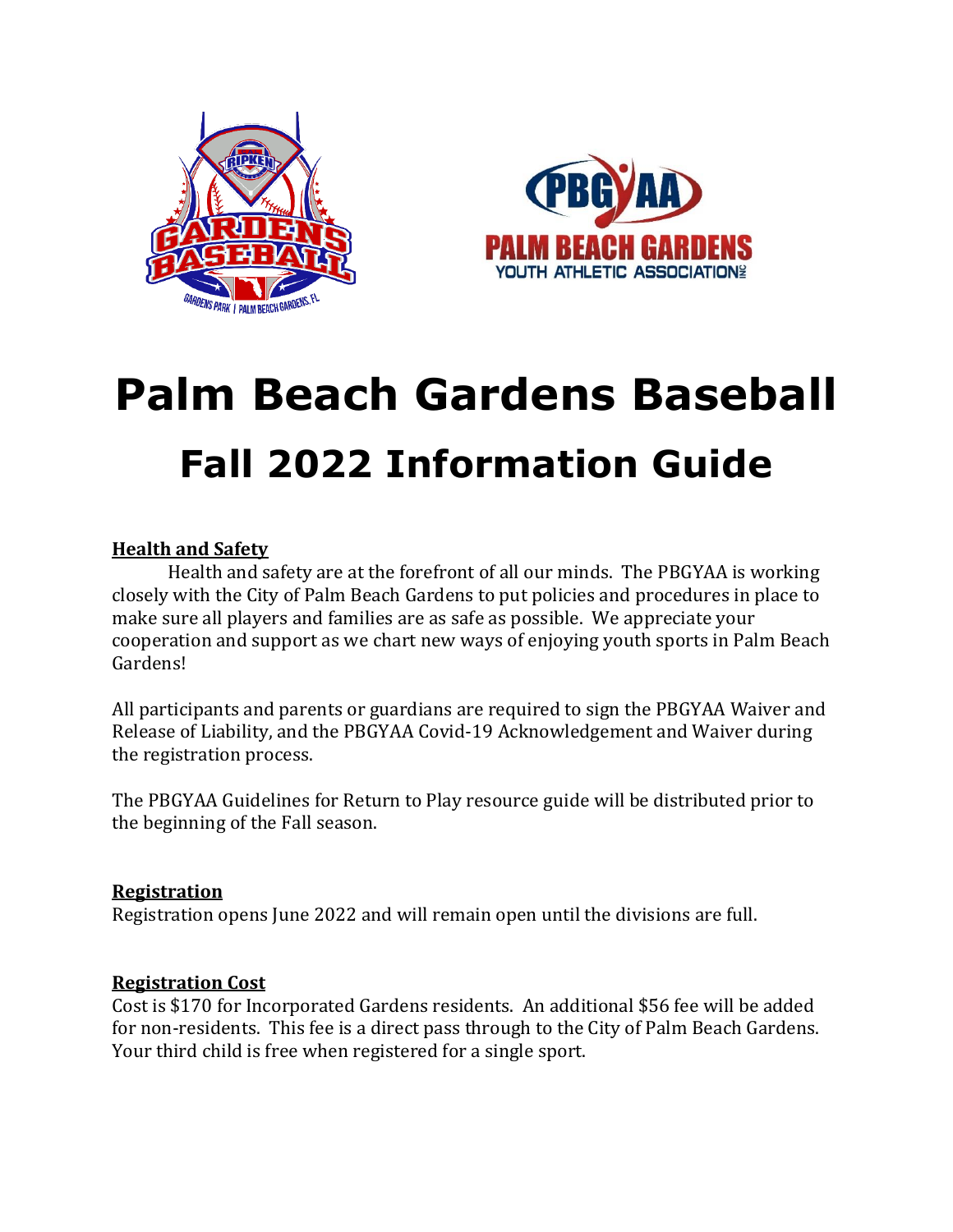## **Uniforms & Equipment**

Each registered participant receives a uniform that includes a jersey and hat. You will be responsible for pants. (T-ball participants receive pants.) You will also need to provide your child with a batting helmet (with face mask), fielding glove and cleats. It is strongly advised that your child also wear a protective cup in the Rookie and older leagues.

## **Field Location**

Gardens Park 4301 Burns Road Palm Beach Gardens, FL 33410

### **Managers**

- Each manager will be allowed to request their  $1<sup>st</sup>$  assistant coach.
- Managers Meeting: TBD

## **Evaluations & Team Drafts**

- Evaluation Date TBD.
- Any coach that has a child playing in the Fall season, this player will be automatically added to their team. Also, for any siblings that play in the same age group, they will be placed on the same team unless a parent request otherwise.
- With over 300 players in the Fall season the league cannot accept any other request.

### **Team Information**

• After the notification of what team each child will be playing on, the coach will be communicating with all parents to introduce themselves and provide additional information regarding the practice schedule and expectations for the season.

### **Team Practice**

- Each team will be assigned 2 practices a week.
- Once games start, field space permitting, the league will assign 2 games and 1 practice per week.

### **Games and Scheduling**

- Practices will start for all age groups at the beginning of September*.*
- The official game schedule will be emailed to each parent via Sports Connect prior to the first week of games. With approximately 300 players, the scheduling and review process takes some time before the final schedule is posted.